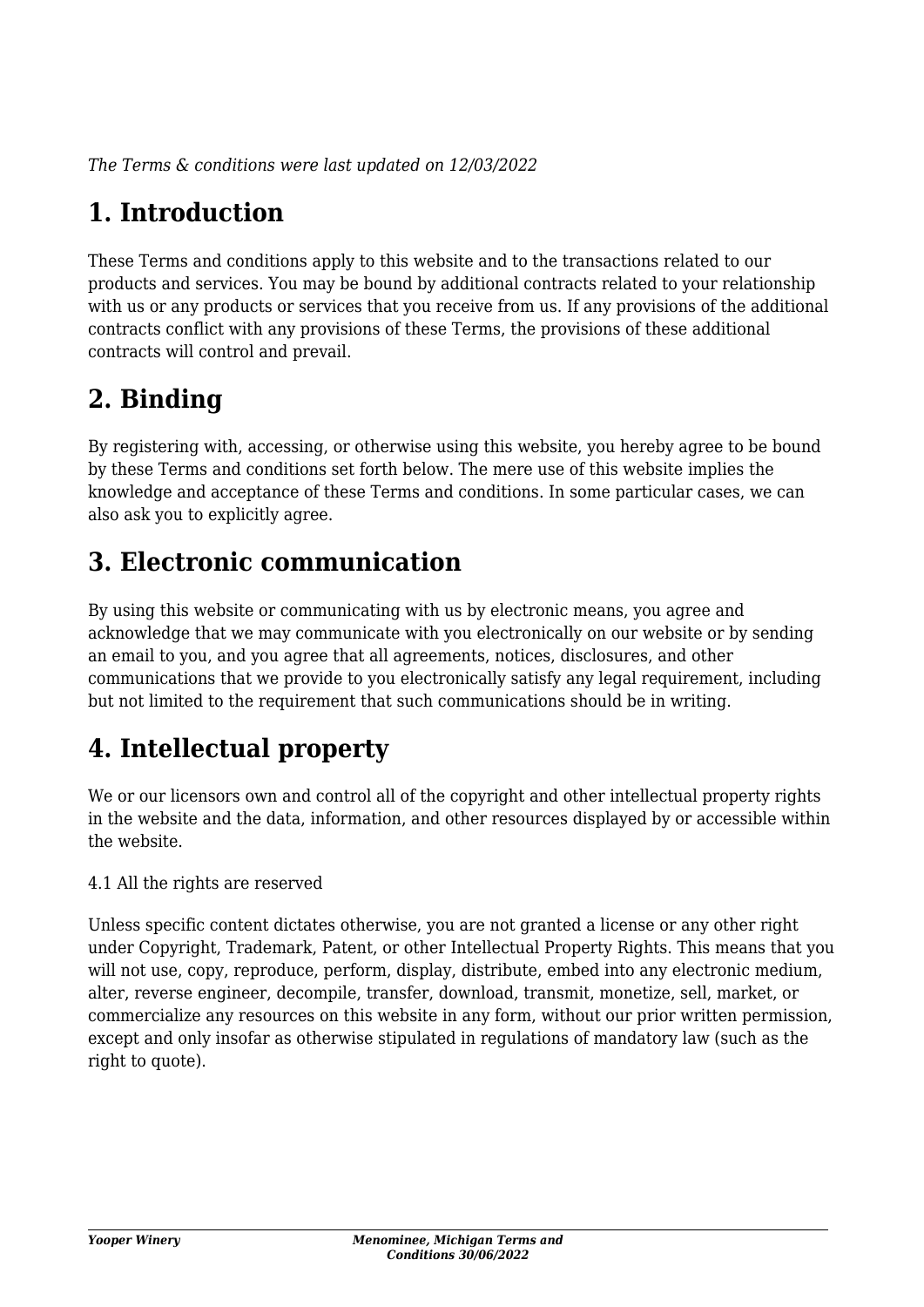## **5. Third-party property**

Our website may include hyperlinks or other references to other party's websites. We do not monitor or review the content of other party's websites which are linked to from this website. Products or services offered by other websites shall be subject to the applicable Terms and Conditions of those third parties. Opinions expressed or material appearing on those websites are not necessarily shared or endorsed by us.

We will not be responsible for any privacy practices or content of these sites. You bear all risks associated with the use of these websites and any related third-party services. We will not accept any responsibility for any loss or damage in whatever manner, however caused, resulting from your disclosure to third parties of personal information.

### **6. Responsible use**

By visiting our website, you agree to use it only for the purposes intended and as permitted by these Terms, any additional contracts with us, and applicable laws, regulations, and generally accepted online practices and industry guidelines. You must not use our website or services to use, publish or distribute any material which consists of (or is linked to) malicious computer software; use data collected from our website for any direct marketing activity, or conduct any systematic or automated data collection activities on or in relation to our website.

Engaging in any activity that causes, or may cause, damage to the website or that interferes with the performance, availability, or accessibility of the website is strictly prohibited.

### **7. Idea submission**

Do not submit any ideas, inventions, works of authorship, or other information that can be considered your own intellectual property that you would like to present to us unless we have first signed an agreement regarding the intellectual property or a non-disclosure agreement. If you disclose it to us absent such written agreement, you grant to us a worldwide, irrevocable, non-exclusive, royalty-free license to use, reproduce, store, adapt, publish, translate and distribute your content in any existing or future media.

### **8. Termination of use**

We may, in our sole discretion, at any time modify or discontinue access to, temporarily or permanently, the website or any Service thereon. You agree that we will not be liable to you or any third party for any such modification, suspension or discontinuance of your access to, or use of, the website or any content that you may have shared on the website. You will not be entitled to any compensation or other payment, even if certain features, settings, and/or any Content you have contributed or have come to rely on, are permanently lost. You must not circumvent or bypass, or attempt to circumvent or bypass, any access restriction measures on our website.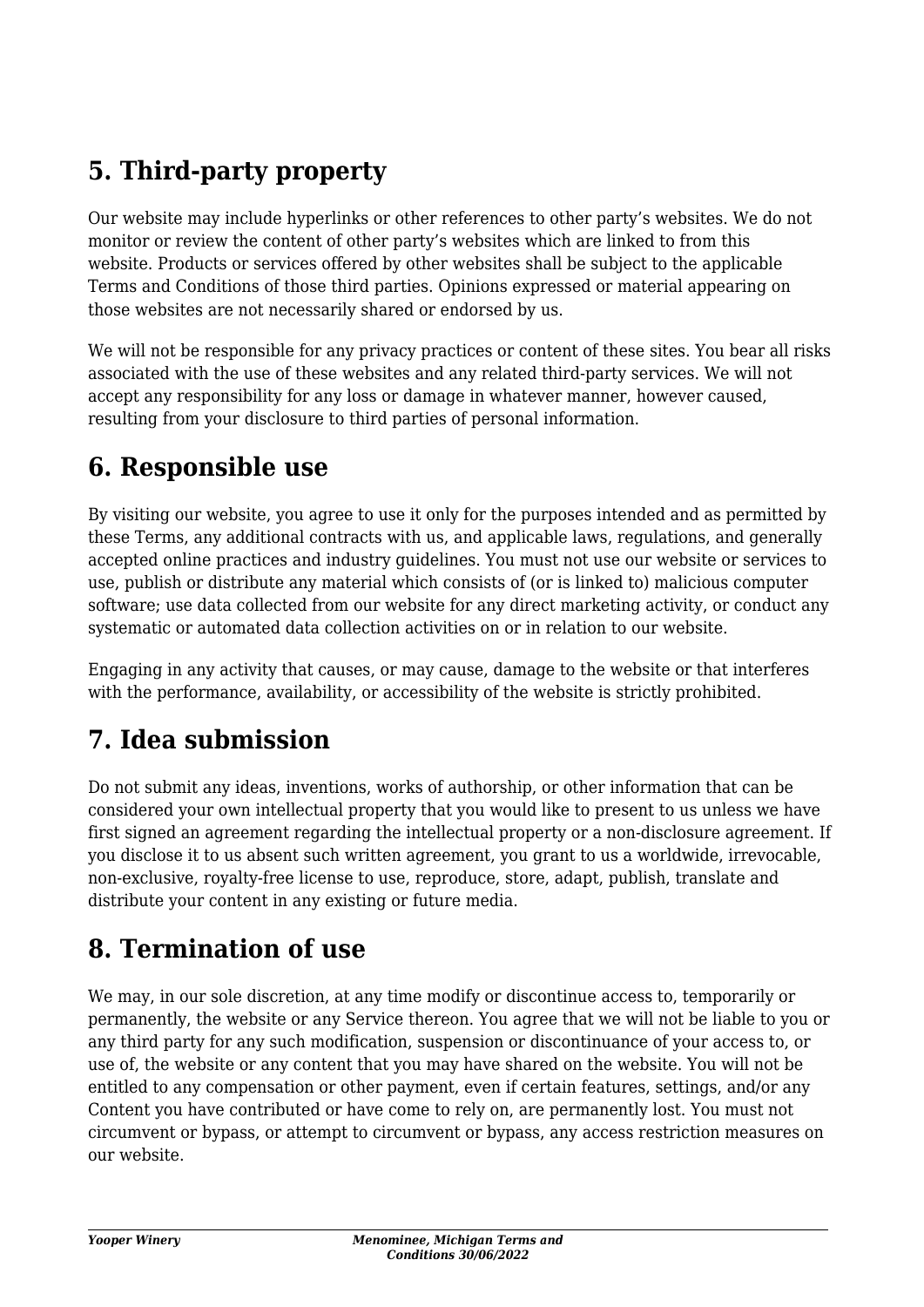### **9. Warranties and liability**

Nothing in this section will limit or exclude any warranty implied by law that it would be unlawful to limit or to exclude. This website and all content on the website are provided on an "as is" and "as available" basis and may include inaccuracies or typographical errors. We expressly disclaim all warranties of any kind, whether express or implied, as to the availability, accuracy, or completeness of the Content. We make no warranty that:

- this website or our content will meet your requirements;
- this website will be available on an uninterrupted, timely, secure, or error-free basis.

Nothing on this website constitutes or is meant to constitute, legal, financial or medical advice of any kind. If you require advice you should consult an appropriate professional.

The following provisions of this section will apply to the maximum extent permitted by applicable law and will not limit or exclude our liability in respect of any matter which it would be unlawful or illegal for us to limit or to exclude our liability. In no event will we be liable for any direct or indirect damages (including any damages for loss of profits or revenue, loss or corruption of data, software or database, or loss of or harm to property or data) incurred by you or any third party, arising from your access to, or use of, our website.

Except to the extent any additional contract expressly states otherwise, our maximum liability to you for all damages arising out of or related to the website or any products and services marketed or sold through the website, regardless of the form of legal action that imposes liability (whether in contract, equity, negligence, intended conduct, tort or otherwise) will be limited to the total price that you paid to us to purchase such products or services or use the website. Such limit will apply in the aggregate to all of your claims, actions and causes of action of every kind and nature.

### **10. Privacy**

To access our website and/or services, you may be required to provide certain information about yourself as part of the registration process. You agree that any information you provide will always be accurate, correct, and up to date.

We have developed a policy to address any privacy concerns you may have. For more information, please see our **Privacy Statement** and our [Cookie Policy](https://yooperwinery.com/cookie-policy-us/).

### **11. Export restrictions / Legal compliance**

Access to the website from territories or countries where the Content or purchase of the products or Services sold on the website is illegal is prohibited. You may not use this website in violation of export laws and regulations of United States.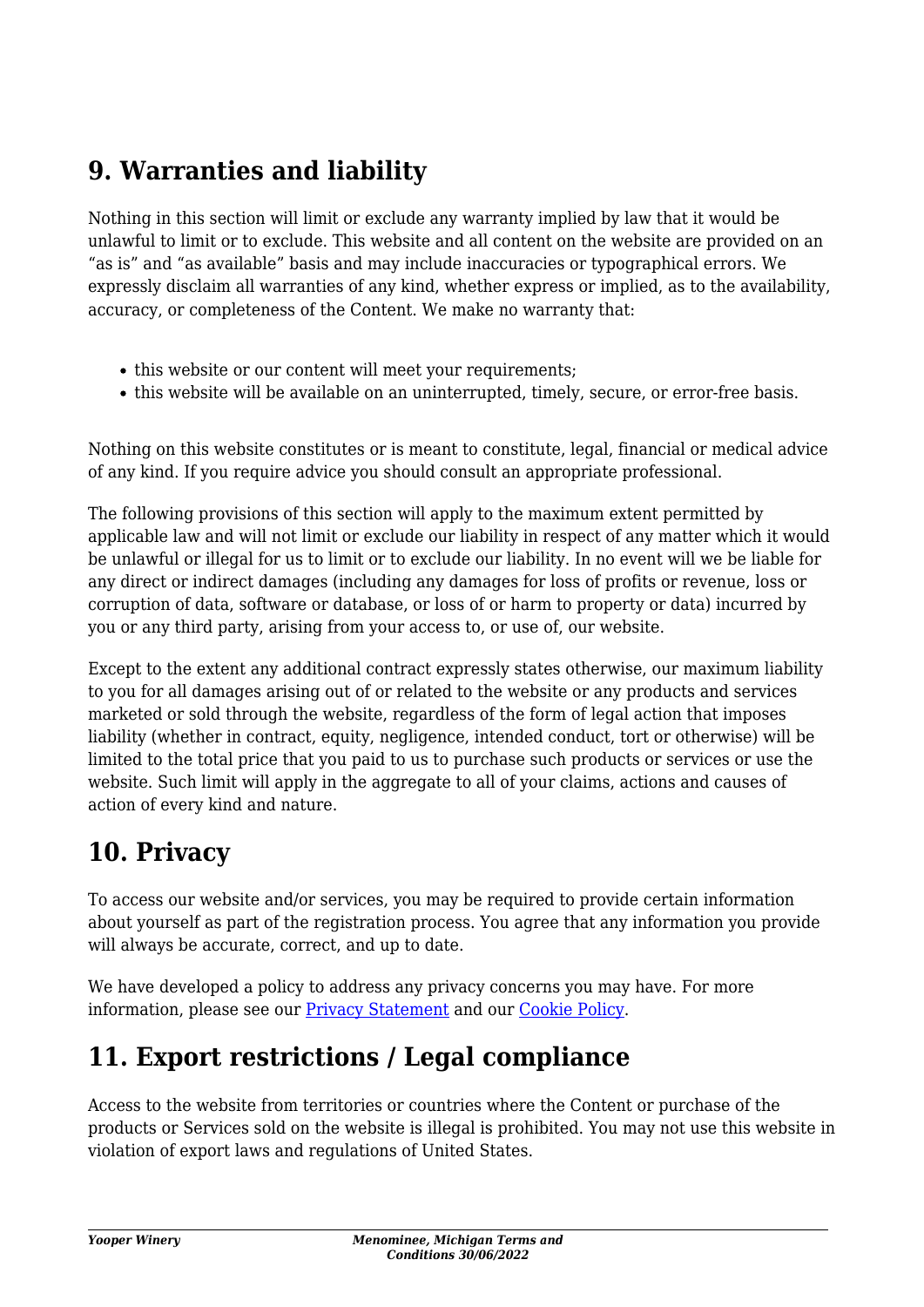### **12. Assignment**

You may not assign, transfer or sub-contract any of your rights and/or obligations under these Terms and conditions, in whole or in part, to any third party without our prior written consent. Any purported assignment in violation of this Section will be null and void.

#### **13. Breaches of these Terms and conditions**

Without prejudice to our other rights under these Terms and Conditions, if you breach these Terms and Conditions in any way, we may take such action as we deem appropriate to deal with the breach, including temporarily or permanently suspending your access to the website, contacting your internet service provider to request that they block your access to the website, and/or commence legal action against you.

## **14. Indemnification**

You agree to indemnify, defend and hold us harmless, from and against any and all claims, liabilities, damages, losses and expenses, relating to your violation of these Terms and conditions, and applicable laws, including intellectual property rights and privacy rights. You will promptly reimburse us for our damages, losses, costs and expenses relating to or arising out of such claims.

### **15. Waiver**

Failure to enforce any of the provisions set out in these Terms and Conditions and any Agreement, or failure to exercise any option to terminate, shall not be construed as waiver of such provisions and shall not affect the validity of these Terms and Conditions or of any Agreement or any part thereof, or the right thereafter to enforce each and every provision.

### **16. Language**

These Terms and Conditions will be interpreted and construed exclusively in English. All notices and correspondence will be written exclusively in that language.

### **17. Entire agreement**

These Terms and Conditions, together with our [privacy statement](https://yooperwinery.com/privacy-policy/) and [cookie policy,](https://yooperwinery.com/cookie-policy-us/) constitute the entire agreement between you and Yooper Winery in relation to your use of this website.

## **18. Updating of these Terms and conditions**

We may update these Terms and Conditions from time to time. It is your obligation to periodically check these Terms and Conditions for changes or updates. The date provided at